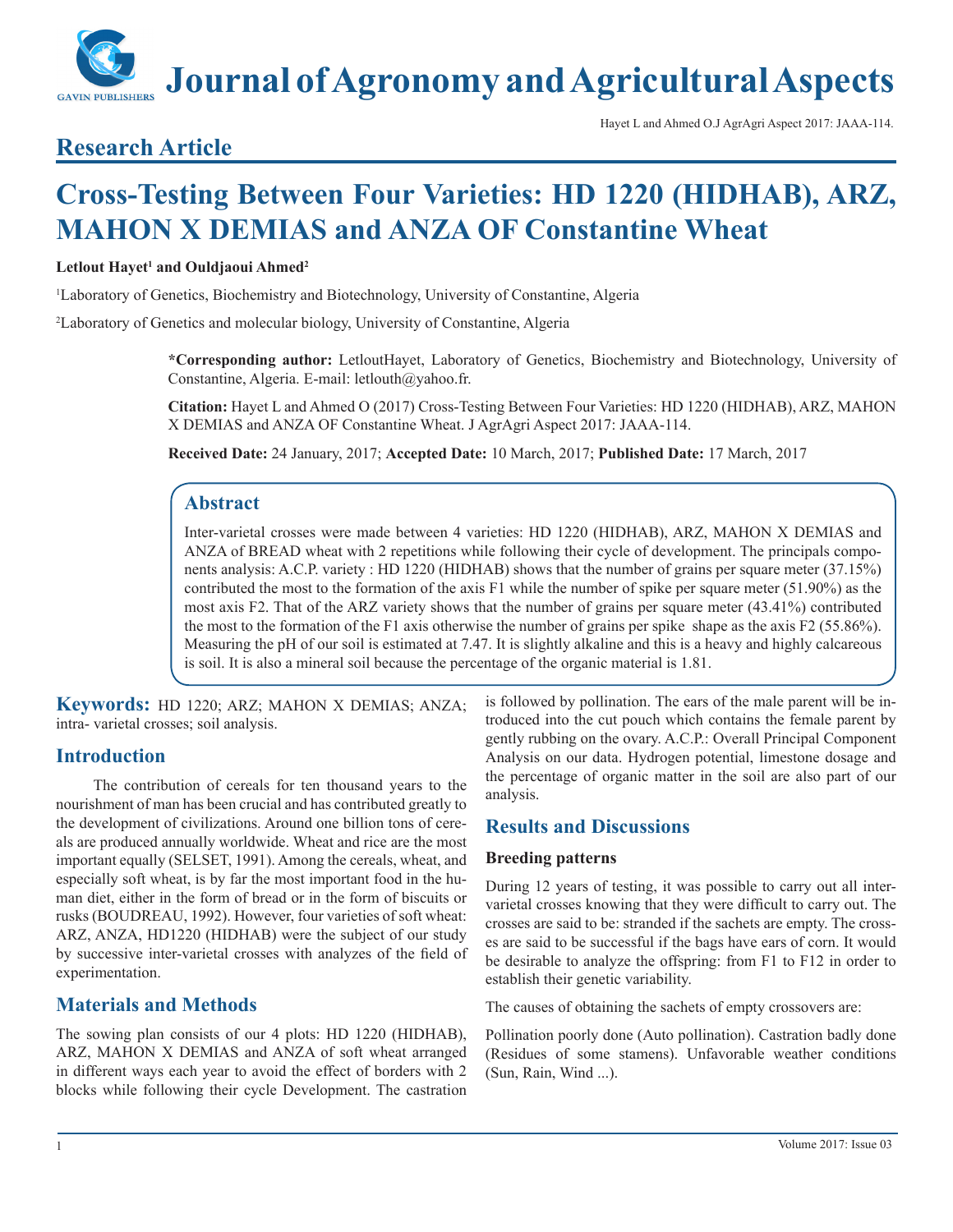**Citation:** Hayet L and Ahmed O (2017) Cross-Testing Between Four Varieties: HD 1220 (HIDHAB), ARZ, MAHON X DEMIAS and ANZA OF Constantine Wheat. J AgrAgri Aspect 2017: JAAA-114.



| 2004/2005 | ARZ             | <b>ANZA</b> | 12              |
|-----------|-----------------|-------------|-----------------|
|           | <b>ARZ</b>      | ANZA        | 13              |
|           | HD.             | MD:         | 9.              |
|           |                 |             |                 |
| 2005/2006 | ANZA            | <b>MD</b>   | 7               |
|           | <b>ARZ</b>      | MD.         | 16 <sup>1</sup> |
|           |                 |             |                 |
| 2006/2007 | MD              | ANZA        | 12              |
|           | ANZA            | HD.         | 16 <sup>1</sup> |
|           | MD.             | ARZ         | 11              |
|           |                 |             |                 |
| 2007/2008 | <b>ARZ</b>      | HD.         | 14              |
|           | ANZA            | <b>MD</b>   | 13              |
|           |                 |             |                 |
| 2008/2009 | ANZA            | HD          | 15              |
|           | ARZ             | HD.         | 12              |
|           | ANZA<br>HD      | MD.<br>ANZA | 14<br>18        |
|           | ARZ             | MD.         | 10              |
|           | HD.             | ARZ         | 17              |
|           | MD <sup>1</sup> | HD.         | 13 <sup>°</sup> |
|           | ARZ             | ANZA        | 11              |
|           | ARZ             | <b>MD</b>   | 16              |
|           | HD              | ARZ         | 12 <sup>2</sup> |
|           | MD.             | <b>ANZA</b> | 15              |
| 2010/2011 | ANZA            | HD.         | 54              |
|           | ARZ             | <b>ANZA</b> | 66              |
|           | <b>MD</b>       | ANZA        | 57              |
|           | <b>ARZ</b>      | HD.         | 52              |
|           | <b>ANZA</b>     | <b>MD</b>   | 59              |
|           | ANZA            | <b>ARZ</b>  | 56              |
|           | HD              | <b>ARZ</b>  | 60              |
|           | HD              | <b>MD</b>   | 64              |
|           | <b>ARZ</b>      | ANZA        | 61              |
|           | HD              | ANZA        | 50              |
|           | MD              | HD.         | 53              |
|           | <b>MD</b>       | ARZ         | 65              |
|           | ANZA            | <b>MD</b>   | 70              |
|           | <b>ARZ</b>      | MD          | 55              |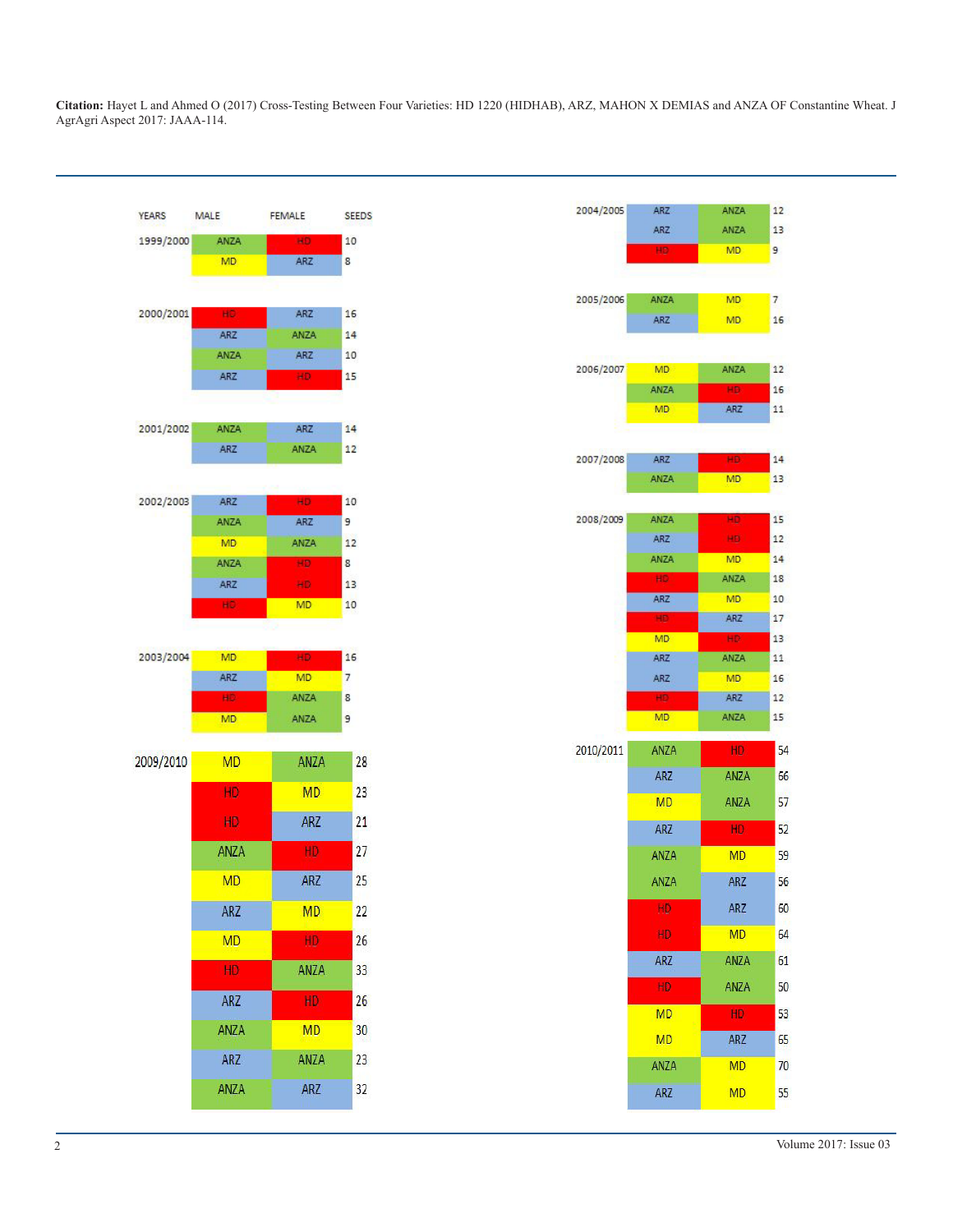**Citation:** Hayet L and Ahmed O (2017) Cross-Testing Between Four Varieties: HD 1220 (HIDHAB), ARZ, MAHON X DEMIAS and ANZA OF Constantine Wheat. J AgrAgri Aspect 2017: JAAA-114.

#### **Principal Component Analysis : A.C.P. GLOBAL**

A.C.P: General Principal Component Analysis informs us about the dispersion of our variables and individuals according to the axes: 1 and 2. Therefore, the variability for the F1 axis is 51.39% and it is 26.36% for the F2 axis. The cumulative percentage of variables is 77.75% on the F1 and F2 axes. The number of grains per square meter (48.18%) contributes the most to the formation of the F1 axis while the height of the plant (66.44%) forms the most axis F2. The graph of the observations comprises 80 individuals: from 1 to 20 represent the variety HD 1220, from 21 to 40 those of the ARZ variety, from 41 to 60 those of the MAHON X DEMIAS variety and from 61 to 80 of those of the ANZA variety. The graph of the observations shows that each variety has certain similarities of plants with respect to variables.



HD 1220. ARZMX.DANZA.HT, E/M2, G/M2 and G/E.